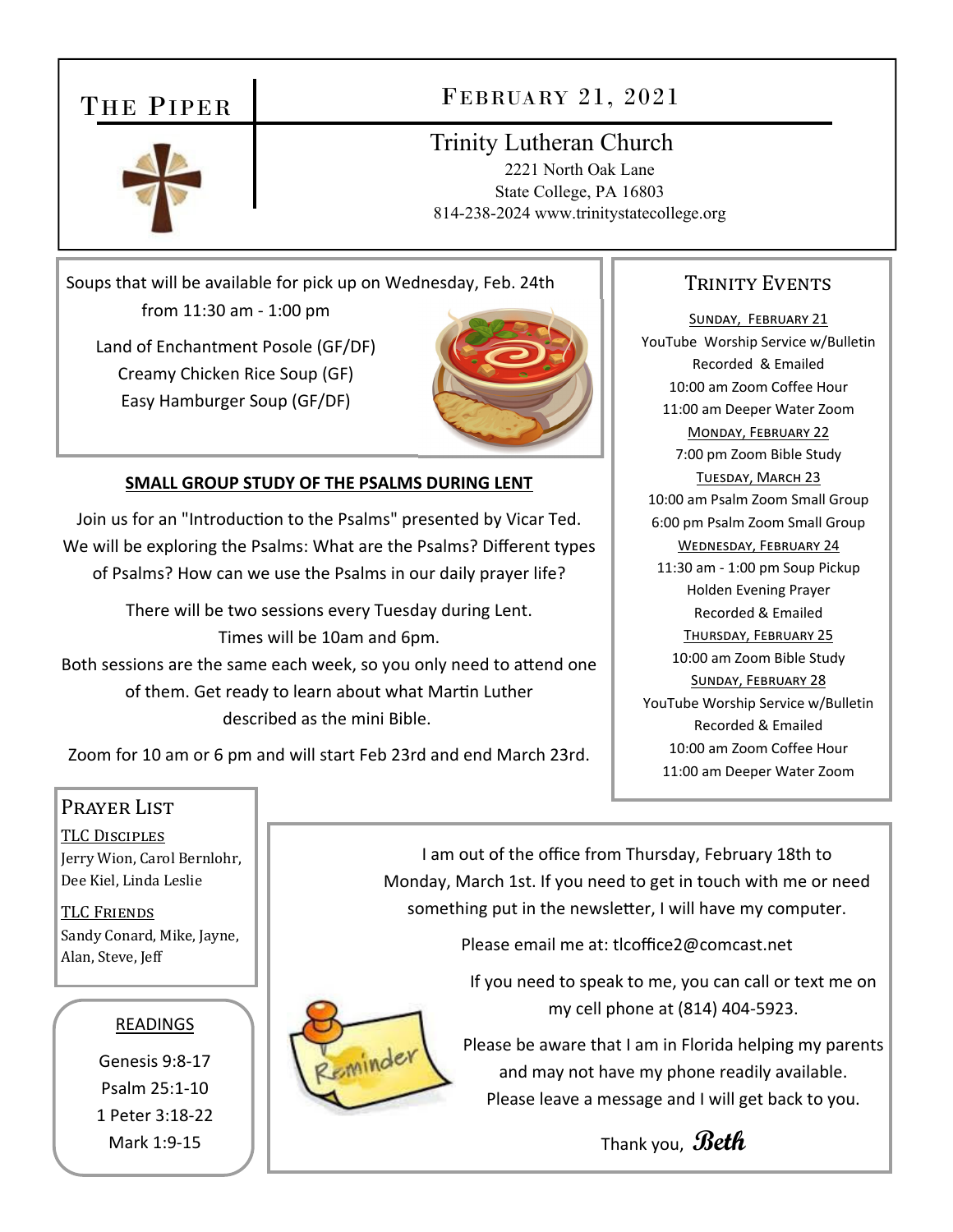

### Robert Phillips 1 Alyce Mehring 4 Marcia Oselinsky **4** Robert Coyle **6** Karen Hammel 6 Jeffrey Gonet 7 K.C. Kim 7 Peter Wevandt 9 Gerry Delmonico 13 Henry Linden 17 Teena Peachey 21 Esther Lauchle **22** Mark Merritt 22 Bonnie Knapp 26 Richard Coulter 27 Tara Merritt 27 Bennett Taverno 27 Susan Glad 28 Doug Perkins 28 Darin Fedorko 31

### Deeper Waters Recipe Book

The Deeper Waters Youth put together a small recipe book with their favorite recipes. The booklet was mailed to the youth, but there are extra copies for anyone who would like one.

There are a nice variety of main dishes and desserts.

They are available on Soup Wednesdays for pick up.

The booklets will be available on the benches outside the front doors of the church, along with the most up‐to‐date devotionals for everyone. Pickup a copy of this recipe book. We have some wonderful

youth cooks.



### TRINITY LUTHERAN CHURCH

### **STAFF**

Pastor Ronald C. Miller, Jr. tlcrevron@gmail.com

Vicar Ted Williams wwilliams001@luthersem.edu

> Beth Robbins Office Administrator tlcoffice2@comcast.net

Barbara Roberts, Pianist barbroberts1960@gmail.com

Brian Woodland, Custodian oppgrade9@yahoo.com

### **COUNCIL**

JULY 2019 - JUNE 2022

### EXECUTIVE TEAM

John Fryer, President (chenita@earthlink.net) Carol Smith, Vice President (piffy1957@gmail.com) Laurette Gonet, Secretary (Laurette.Gonet@gmail.com)

### CHURCH PROPERTIES TEAM

Jay Aubuchon (jayaubuchon@gmail.com) Bob Coyle (bcoyle63@gmail.com)

#### MEMBERS AT LARGE

Kayla Smith (kayjosmith22@gmail.com) Sue Glad (susieglad@comcast.net) Elaine Burn (ejb559@comcast.net) Sue Ellen Krupa (sekrupa77@gmail.com) FINANCIAL TEAM

Christy Bartley, Treasurer (bartleychristy49@gmail.com) Debbie Fryer, Financial Secretary (debbieconrad19522@yahoo.com)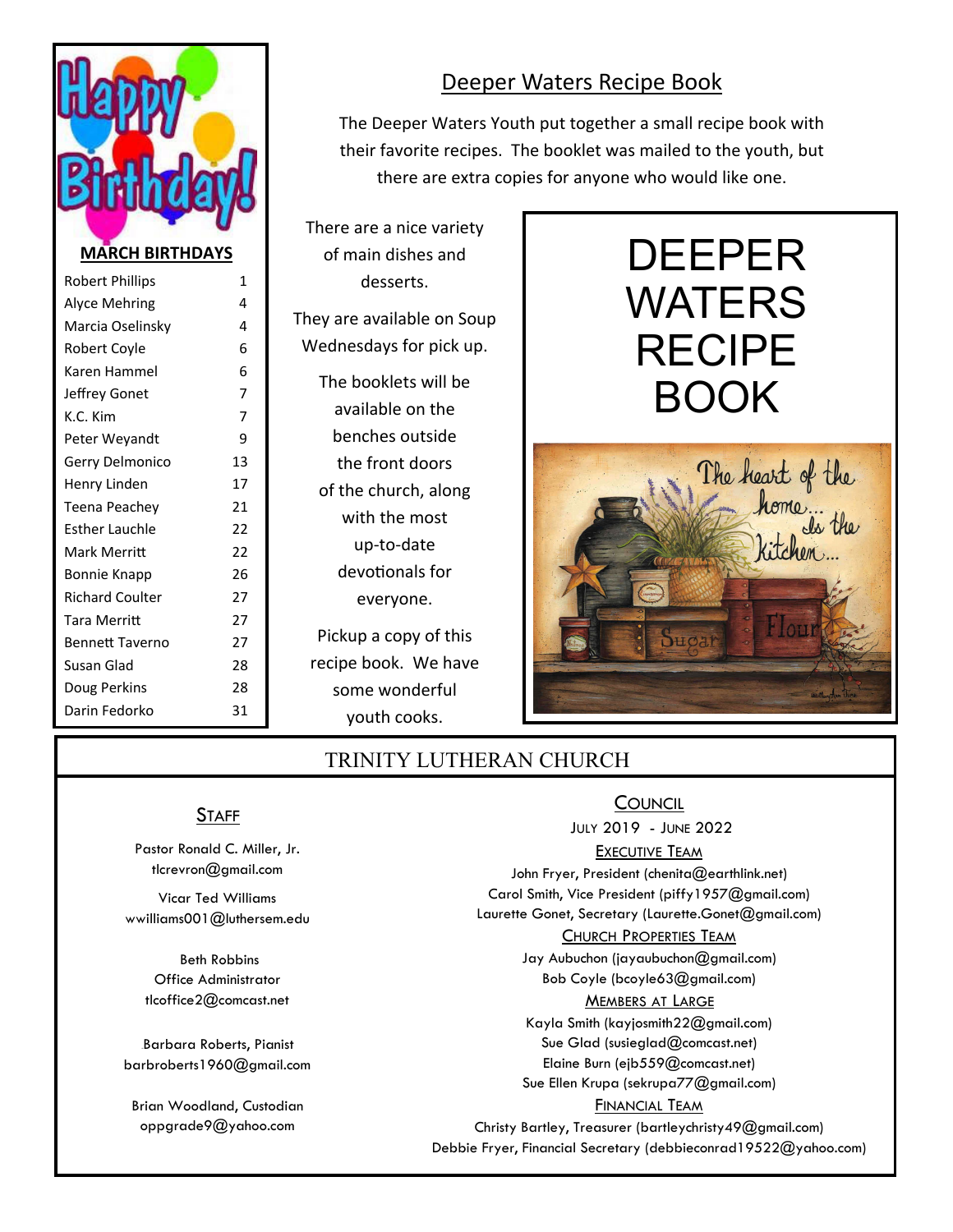# *From the Pastor's Desk*

February 21, 2021

Dear Beloved of Christ,

Just as we bid a fond farewell to the year 2020, we welcomed 2021 with open arms, hopeful hearts, and joyful anticipate of a better year! Well, how's the year going for you so far? We have had record cold temperatures of late, COVID-19 vaccine distribution has been spotty at best with some getting it with ease and others searching and searching for an appointment, and if that were not enough, we have all the hubbub on Capitol Hill with finger pointing, counteraccusations, and all sorts of double-talk. And that barely scratches the surface! What a world we have created!

And yet, when one thinks about it, are things any different today than they were over the centuries, even in Jesus' day? As we read the Bible, Jesus came to a world as broken, corrupt and violent as the world is today. The Magi come to find the newborn King only to "return home by another way," for fear that Herod would find the Child and kill him. (see Mt 2:12) More to the point is Luke's nativity account, which the writer puts squarely in the mix of the political dynamics of the day: "In those days a decree went out from Emperor Augustus that all the world should be registered. This was the first registration and was taken while Quirinius was governor of Syria. All went to their own towns to be registered. Joseph also went from the town of Nazareth in Galilee to Judea, to the city of David called Bethlehem, because he was descended from the house and family of David." (Lk 2:1-3) Finally, throughout Jesus' 3-year ministry he was constantly afoul of the political and religious powers brokers of the day.

"The more things change, the more they stay the same," may be truer and more accurate than we might suppose or appreciate. And yet, here we are, in this world as it is.

Of course, that's the amazing truth: it has been into this world, not another, that Jesus came and comes. I suspect if we were in Jesus' place, we would have objected as God the Father explained his plan for the salvation of humankind. "You want me to do WHAT?! WHERE?! HOW?! No, I don't think so. Have you seen what a mess that world is?" To the contrary, as Paul puts it so well, Jesus Christ,

who, though he was in the form of God, **8**Therefore God also highly exalted him

- did not regard equality with God **shipped and gave him the name**
- as something to be exploited,  $\qquad \qquad$  that is above every name,
- -
	- being born in human likeness.  $\qquad \qquad$  in heaven and on earth and under the earth,
- 
- **<sup>8</sup>** he humbled himself that Jesus Christ is Lord, and became obedient to the point of death — to the glory of God the Father. even death on a cross.
- 
- <sup>7</sup>but emptied himself, *n* 10<sup>s</sup>so that at the name of Jesus taking the form of a slave, the state of the state of the should bend,
- And being found in human form,  $11$ <sub>and every tongue should confess</sub>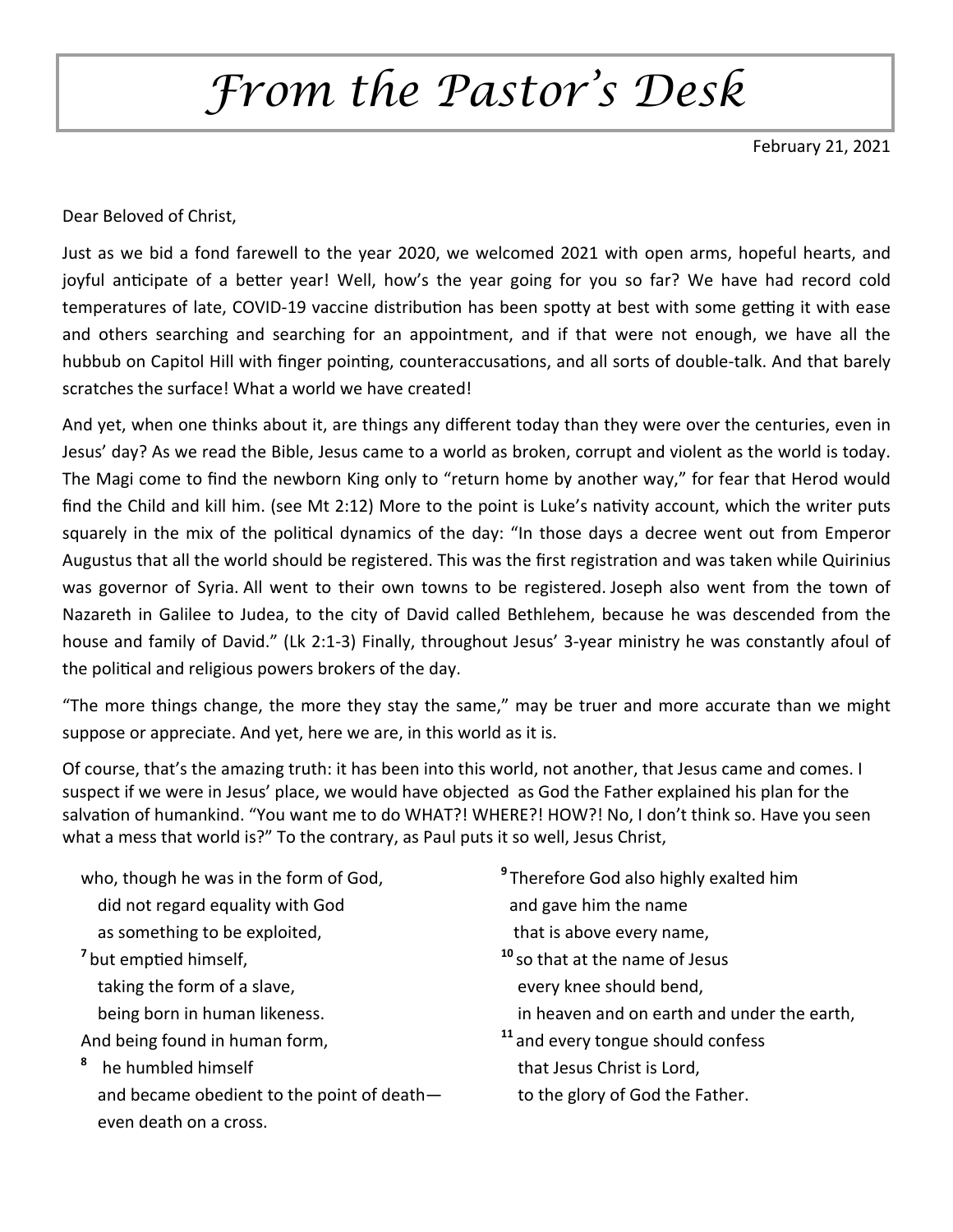This truly is Amazing Grace that God now freely extends to us all. As I have often noted in wedding sermons, God's love shown in Jesus not only makes life worthwhile, but it makes life itself possible. Even those who don't believe in this God are sustained by this love just the same.

And so, despite the weather, despite deadly viruses, even despite political quagmires, we are people of hope that is based on God's amazing grace and the love poured out in Jesus, who continues to come to us, provide for us, protect us and preserve us. We see him in chance encounters when shopping, in the faces of those we love who also love us, in the lives of those most dear. We also see him in the faces of people risking their health and wellbeing to do their jobs which provide vital services to the rest of us. Yes, even in annoying Zoom meetings, we encounter the living Christ in our midst!

As we continue to deal with the myriad of challenges facing us as a congregation, community, even a nation, God has given us each other to encourage and nurture. This thought has crossed my mind on more than one occasion, and I know it sounds selfish, but if I had to endure this world as it is, I feel greatly blessed to be doing so with my family, my friends, my colleagues and you, beloved people of Trinity, State College. It truly is a great time to be the Church and I look forward to what God has in store for us for the remainder of 2021.

Blessings to you and those most dear to you, as well as all those in need of our prayers.

Your servant in Christ,

Pastor Ron

Pastor Ron